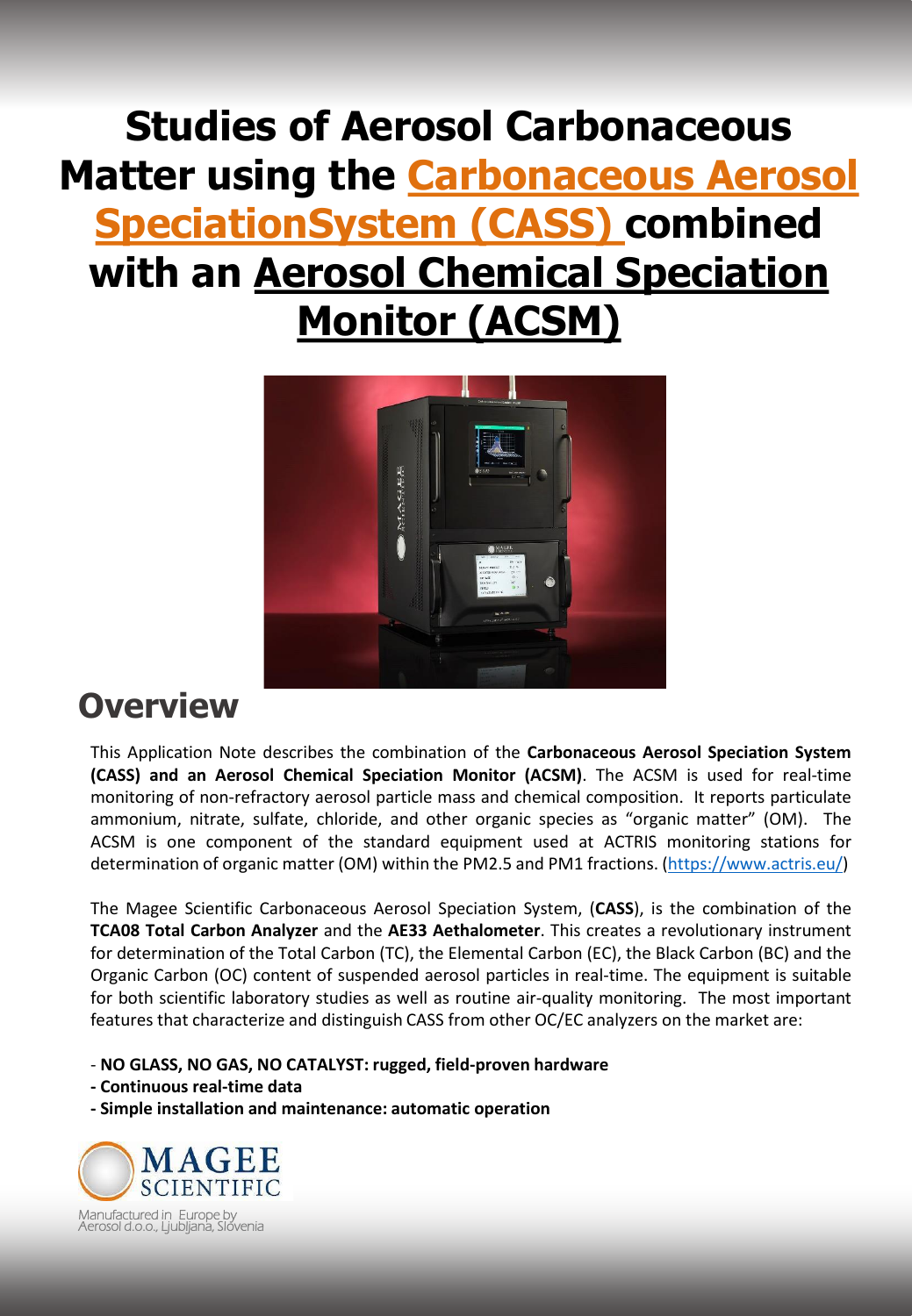## **Discussion**

Carbonaceous aerosols include fractions of Black Carbon (BC) as well as Organic Matter (OM). "OM" represents many different molecular structures including carbon and other elements such as hydrogen, oxygen, nitrogen and sulphur (Brown et al., 2013; Crenn et al., 2015). The total amount of carbon (TC) is commonly divided into fractions of "organic carbon" (OC) and "elemental carbon" (EC), although these categorizations are strongly dependent on whichever thermal-analytical protocol is used.

During the third ACTRIS inter-comparison at a station located near Paris (LSCE-SIRTA) the CASS instrument together with an ACSM were successfully used to study the factors which determine the relationship between "OM" and "OC". The results show that this depends on external factors such as source type, monitoring location, season, and meteorology. **Lower OM/OC ratios can be attributed to fresh aerosol emissions from traffic; while higher values indicate well-aged oxygenated organic ambient aerosols.**

In parallel, the TC-BC measuring method using the CASS instrument combination was compared to the offline analysis of highvolume filter samples of both PM1 and PM2.5, collected in parallel and subsequently processed by a conventional OC/EC analyzer (Sunset Labs.) using the EUSAAR\_2 thermal protocol. **The results showed excellent agreement (correlation R2 = 0.94) between the real-time CASS data and the offline OC/EC thermal analysis.**

These results may be summarized as follows:

1. **The combination of the CASS and ACSM instruments can immediately characterize OM/OC variations and discriminate between local and regional aerosols.**

2. The highly time resolved OC data from the CASS instrument is an **essential quality control method in aerosol mass spectrometry** when using different aerodynamic lenses for PM speciation, comparing OM/OC ratios of different PM fractions (e.g., PM1 vs PM2.5).



**Figure 1:** Comparison of high-time-resolution measurements of TC and BC in PM1 and PM2.5. The temporal variations of pollutants in different size fractions can discriminate between local and regional sources of air pollution. The offset of around 550 ng/m3 in TC between PM1 and PM2.5 is attributed to the size difference in local pollution; while the difference in proportionality (slope  $=\infty$  1.16) comes from regional transport events of aged aerosol.